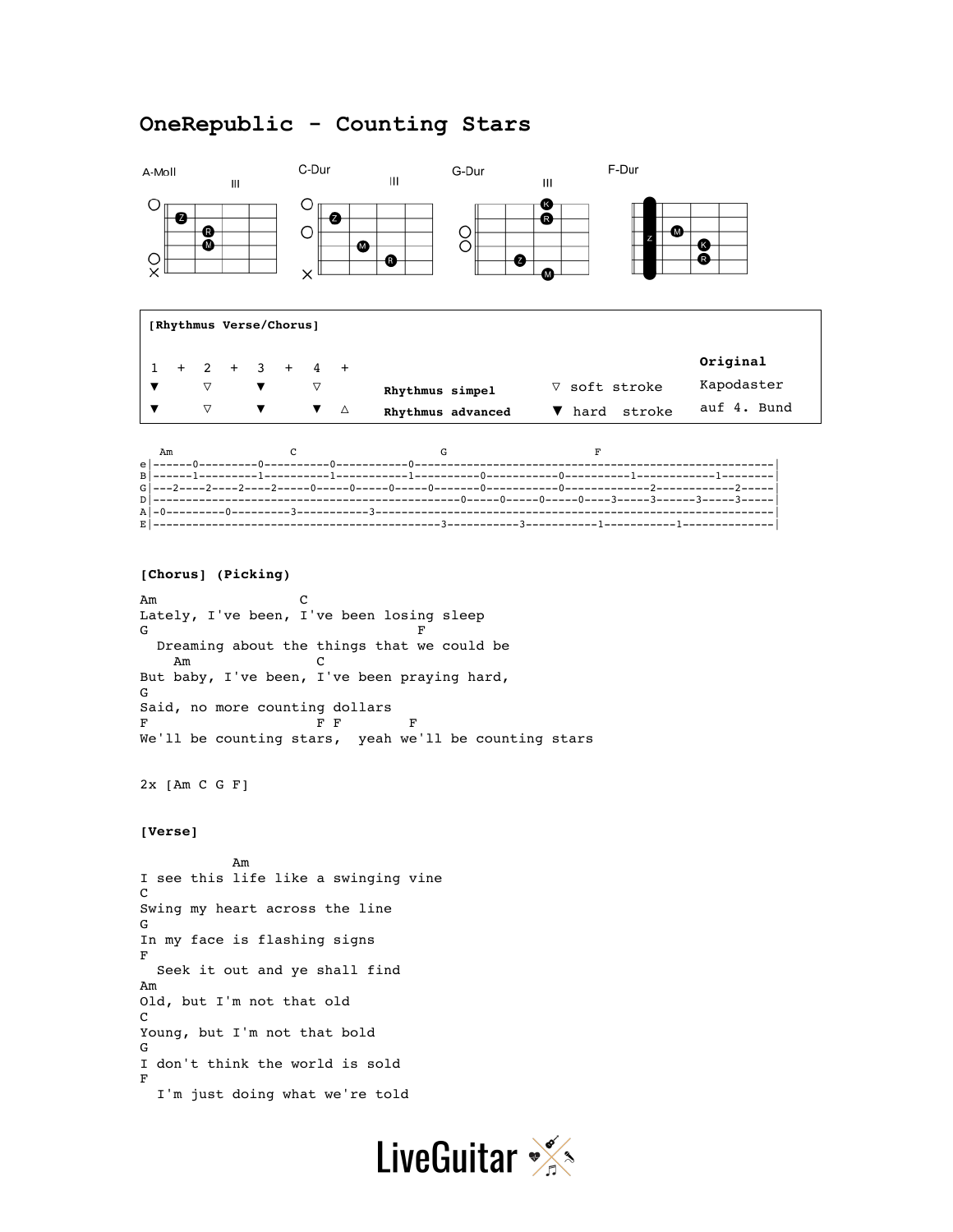## **[Pre-Chorus]**

```
Am C G
 I..I feel something so right
F
Doing the wrong thing
Am C G
 I..I feel something so wrong
        F
Doing the right thing
F (F) (F) (F)
  I could lie, could lie, could lie
F Am (von Chorus)
Everything that kills me makes me feel alive
```
## **[Chorus]**

Am C Lately, I've been, I've been losing sleep  $G$  of  $F$  Dreaming about the things that we could be Am C But baby, I've been, I've been praying hard, G Said, no more counting dollars  $\mathbf F$ We'll be counting stars Am C Lately, I've been, I've been losing sleep  $G$  of  $F$ Dreaming about the things that we could be Am C

But baby, I've been, I've been praying hard, G Said, no more counting dollars F We'll be, we'll be counting stars

1x [Am C G F]

#### **[Verse]**

 Am I feel the love and I feel it burn  $\mathcal{C}$ Down this river, every turn G Hope is a four-letter word F Make that money, watch it burn Am Old, but I'm not that old C Young, but I'm not that bold G I don't think the world is sold F I'm just doing what we're told